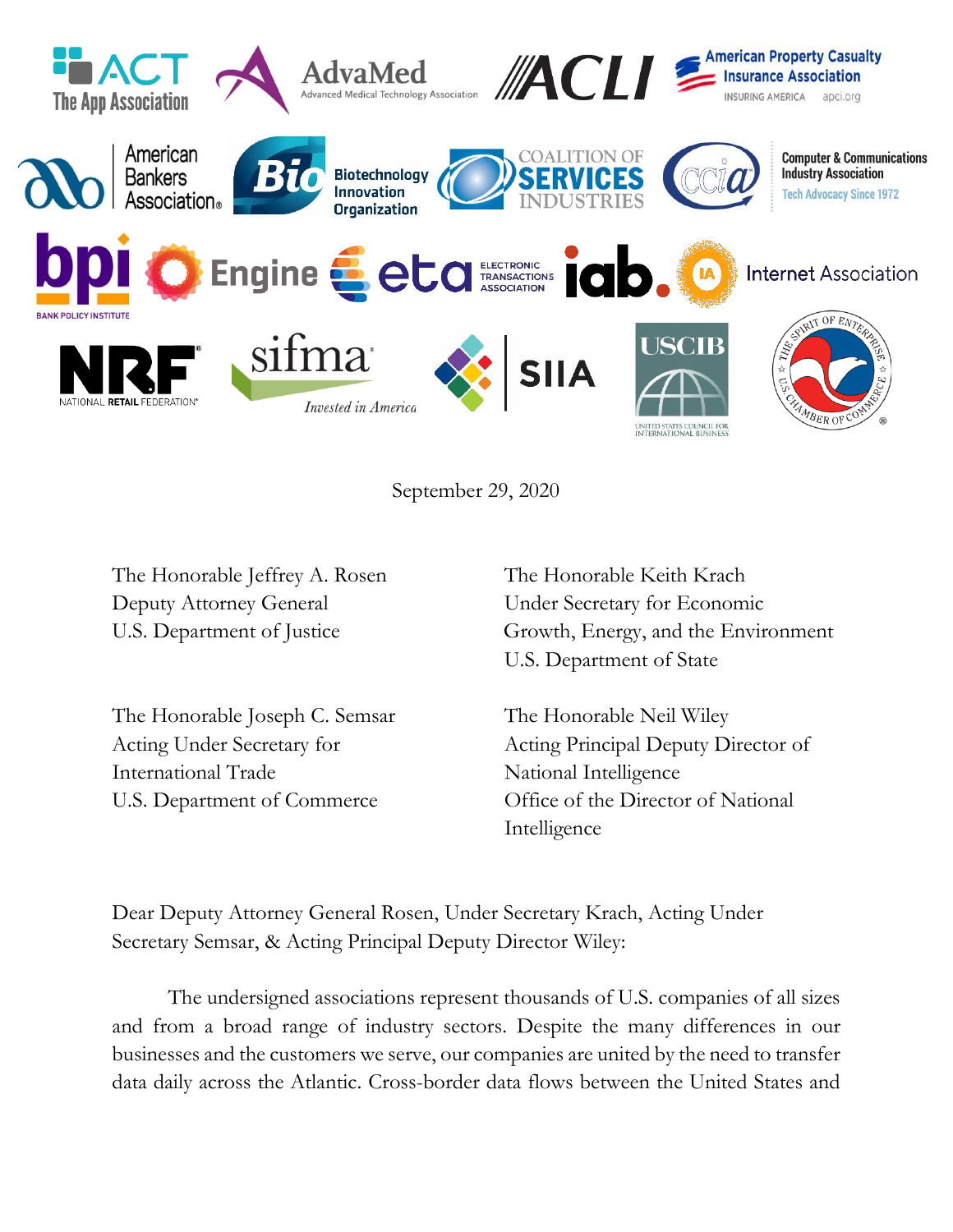the European Union are the largest in the world and underpin a \$7.1 trillion bilateral trade and investment partnership. Recent and rapidly unfolding legal developments in the EU, however, threaten the ability of our companies to engage in transatlantic commerce, scientific collaboration, and research and development, with potentially severe ramifications for the post-pandemic economic recovery.

Earlier this month, the Irish Data Protection Commissioner ("IDPC") reportedly proposed to "suspend" all transfers of Facebook user data to the U.S. indefinitely, finding that the company can no longer rely on Standard Contractual Clauses ("SCCs") approved by the European Commission for enabling flows of personal information across the Atlantic. The IDPC's unprecedented action purports to rely on a European Court of Justice ("Court") decision from July, which invalidated the *U.S.-EU Privacy Shield Agreement*. The Court based its ruling on concerns that EU personal data may be collected by U.S. intelligence agencies, although the Court chose not to pronounce on this question definitively, instead deferring to the IDPC and other data protection authorities to evaluate the full nature and scope of U.S. legal safeguards. An expansive reading of the Court's decision, such as the one proposed by the IDPC, threatens to halt transatlantic data flows, which would affect broad sectors of the U.S. economy, including, but not limited to financial services, healthcare, human resources, hospitality, information technology, manufacturing, logistics, and retail.

We applaud the Administration's efforts to negotiate a successor to the Privacy Shield. Securing an enhanced data transfer agreement is important to avoid further disruptions to transatlantic commerce. At the same time, the Administration should request European regulators refrain from enforcement actions until further guidance on SCCs is provided by the European Data Protection Board. Businesses acting in good faith to protect the privacy of EU citizens should not bear risks stemming from the Court's lack of clarity, including the risk of becoming subject to enforcement actions by individual data protection authorities.

We urge the Administration to convey to European regulators and governments, both at the Member State and European level, a complete and accurate representation of the legal safeguards adhered to by the U.S. intelligence community. U.S. companies cannot be expected to explain U.S. government surveillance practices as they defend their use of SCCs for commercial transfers. We strongly encourage you